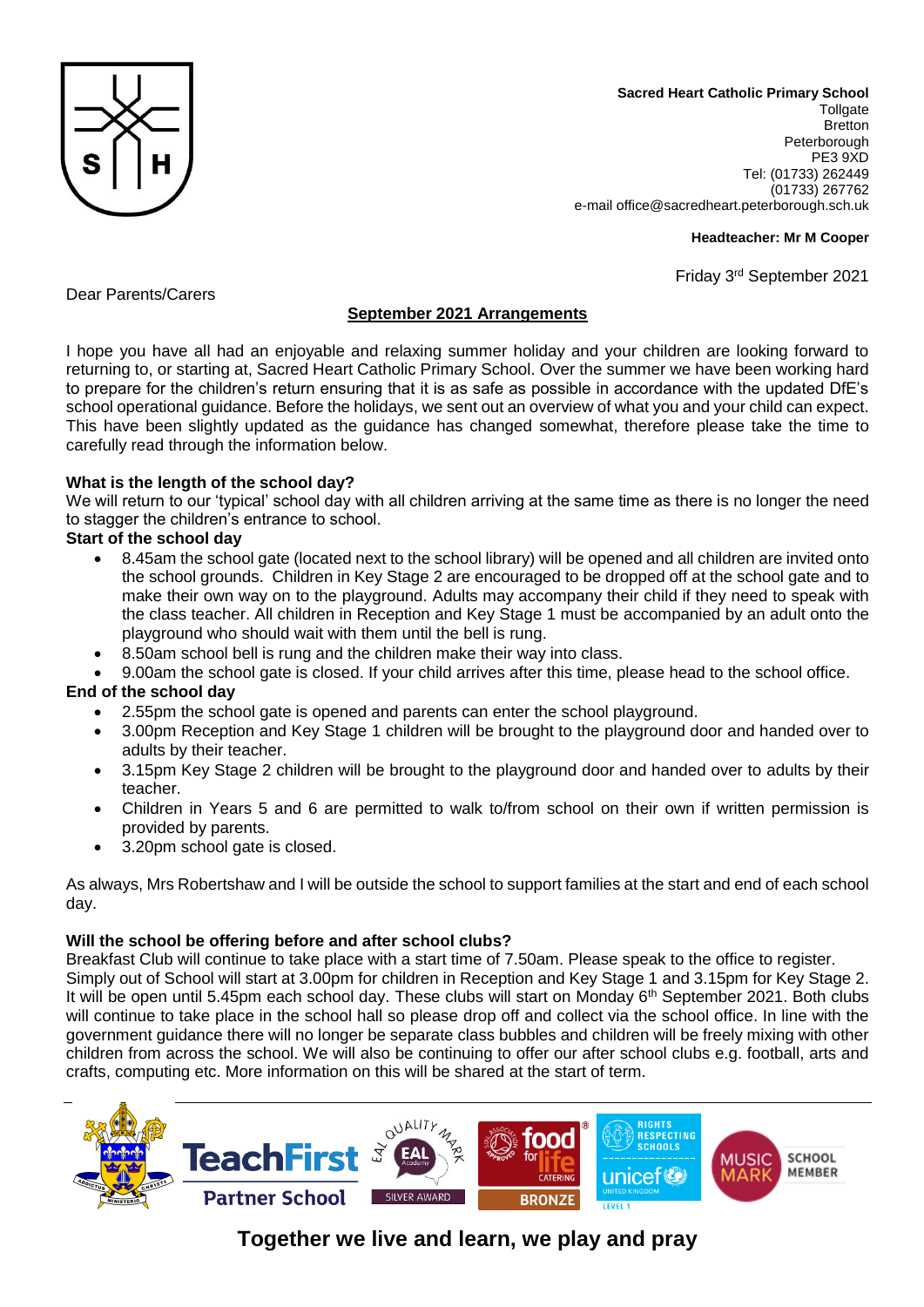# **Will social distancing/bubbles continue to be in place?**

Social distancing and bubbles will no longer be a requirement in school settings. Children, classes and adults will be free to mix with one another throughout the school day; however, adults will be keeping some distance between themselves in and around the school building.

## **Who will be teaching my child?**

The staffing arrangements are as follows:

| <b>Class Bubble</b> | <b>Staff</b>                                         |
|---------------------|------------------------------------------------------|
| Reception           | Mrs Lopez, Mrs Wilson Mrs Guy-Double and Mrs Deubert |
| Year 1              | Mrs Nash, Miss Jackson and Miss Bandaranaike         |
| Year 2              | Mrs Curtis/Mrs Bailey and Mrs Flatt                  |
| Year <sub>3</sub>   | Miss Houghton and Mrs Cunnington                     |
| Year 4              | Mrs Longden and Mrs Chilvers                         |
| Year <sub>5</sub>   | Miss Hayes and Mrs Culleton                          |
| Year <sub>6</sub>   | Miss Spaven and Mrs Stokes                           |

#### **What will the children be learning?**

As outlined in the DfE school's guidance, our curriculum will focus on identifying gaps and re-establishing good progress in the essentials (phonics and reading, increasing vocabulary, writing and mathematics): identifying opportunities across the curriculum so they read widely while developing their knowledge and vocabulary. We will also make sure that children experience a broad curriculum offer and that all children will have experience of a full curriculum across the year.

## **How will breaktime take place?**

Break times will continue to be staggered for each phase e.g. Year 1 and Year 2 will have playtime together. We have felt that playtimes have been more enjoyable for the children with fewer children using the playground at the same time.

## **How will lunchtime take place?**

Lunchtime will continue to be staggered for each phase e.g. Year 1 and Year 2. The feedback from the children is that they have enjoyed having less children using the playground at any one time and having more time to eat their lunch with their friends. All children will return to eating their lunch in the school hall.

#### **What will the children need to bring to school?**

Children may continue to bring their school items in a rucksack which can then be easily stored in their locker/on their peg. Children should bring their school water bottle with them each day. Children in Years 1-6 are not required to bring their own stationery to school. However, children in Year 6 may bring their own stationery in a pencil case for use in school.

#### **Is school uniform needed?**

You recently received a school uniform information update, so please ensure that all aspects of this are followed at all times. On PE days, we will continue to ask that children attend school wearing their PE clothes. Once again, the feedback from children has been that this has been of great benefit and resulted in more PE time. PE uniform guidance was also shared recently, so please ensure that all aspects of this are followed at all times.

#### **Will school trips take place?**

We expect that our usual trips and visits will take place throughout the school year. Year 4 and Year 6 residentials are scheduled to take place in the Autumn term and swimming for KS2 will restart.



**Together we live and learn, we play and pray**